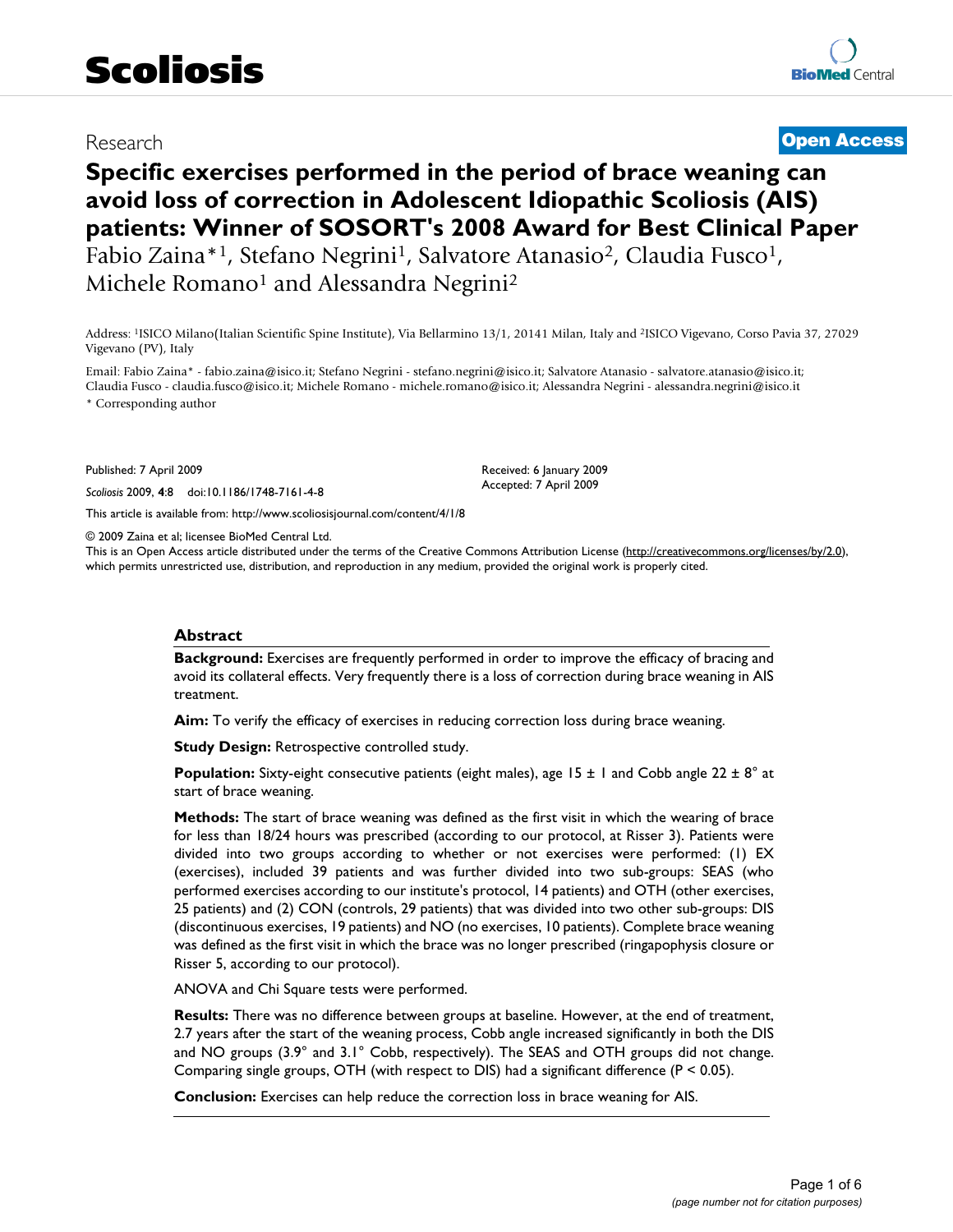# **Background**

Specific exercises alone or during bracing [1-5] are used in many countries in adolescent idiopathic scoliosis (AIS) treatment; nevertheless, some authors question this approach.[6] Specific exercises are recommended by the Italian guidelines for conservative treatment of idiopathic scoliosis[7] and by SOSORT guidelines[8] as the first step in the treatment of AIS, and known systematic reviews have confirmed their effectiveness.[9] A recent study by our group showed a significant reduction in brace prescriptions thanks to specific exercises in AIS patients at risk for brace treatment.[10]

Exercises in association with bracing are considered differently by the existing schools. For some physicians they must be done independently of the brace (e.g. the same exercises are performed for patients whether or not the brace is worn),[3,11] while for others specific exercises should be designed to help the brace action. [12-17] According to the latter, during brace treatment specific exercises are recommended as the means to avoid collateral effects of bracing such as spinal stiffness and muscular strength loss, as well as to improve brace efficacy.[7] Exercises are specifically designed and proposed in order to reach definite goals during different phases of treatment: For example, mobilizing exercises performed continuously for two months in preparation to brace wearing showed better results at five months than non-specific exercises,[18] while exercises performed with the brace-on allowed adjunctive forces to be applied.[15] Until now no results have been ever published on the effectiveness of exercises in avoiding correction loss during the weaning period.

The effectiveness of exercises during brace weaning can be (at least partially) the reason for the poor results reported by Dolan in her recent metanalysis of the English literature on bracing alone (without exercises).[19] In fact, using the same inclusion criteria,[19] the papers published by some members of the international Scientific Society on Scoliosis Orthopaedic and Rehabilitation Treatment (SOSORT), [20-24] but also presented in the

English literature with the inclusion of exercises, gave totally different results.[25] It is then possible that exercises play a major role in brace treatment, or that they play a role in increasing correction[18] or limiting the loss of correction.

Brace weaning is a critical phase of AIS treatment that has not been standardized. Some experts use to reduce the daily hours of brace in a somewhat rapid way, shifting from full-time wearing (20 or more hours per day) to the point that the patient was totally free from the brace within a period of six to 12 months. Others progressively and slowly reduce the hours of brace use, with a mean reduction of two to three hours every six months.[2] During this phase the trunk's ability to bear itself without any external device (the brace) could be relevant.[26] Therefore, exercises could play a role in training the spinal muscles and reduce the sort of postural collapse[27,28] that can erase part of the results achieved during brace treatment. A loss of correction during brace weaning in AIS treatment is, in fact, quite frequent and could be related to the aforementioned factors. Nevertheless, at the moment no data is available regarding a better way to wean a patient from the brace, or about the effects of exercises during this step.

The aim of the present study was to verify the efficacy of exercises in reducing correction loss during brace weaning.

# **Methods**

#### *Study design*

This is a retrospective controlled study on the prospective ISICO database, including all patients treated by the institute since 2003. The data was collected during everyday clinical practice.

#### *Population*

Sixty-eight patients (eight males) falling within the inclusion criteria, age  $15 \pm 1$  years and Cobb angle  $22 \pm 8^{\circ}$  at start of brace weaning (Table 1). The inclusion criteria were as follows: AIS under brace treatment, Risser sign 3

**Table 1: Population characteristics at the start of brace weaning (T0).** 

| Group       | N° patients (females) | Age (years) | Cobb Angle              | <b>ATR</b>            | Risser |
|-------------|-----------------------|-------------|-------------------------|-----------------------|--------|
| <b>SEAS</b> | 14(12)                | $14 \pm 1$  | $21.3^{\circ} \pm 10.4$ | $6.0^{\circ} \pm 3.5$ |        |
| <b>OTH</b>  | 25(24)                | $15 \pm 2$  | $22.9^{\circ} \pm 6.8$  | $4.5^{\circ} \pm 2.7$ |        |
| <b>DIS</b>  | 19 (16)               | $16 \pm 1$  | $22.1^{\circ}$ ± 9.7    | $4.3^{\circ} \pm 2.6$ |        |
| <b>NO</b>   | 10(8)                 | $14 \pm 1$  | $19.2^{\circ} \pm 5.2$  | $7.0^{\circ} \pm 6.3$ |        |

SEAS: patients who performed exercises according to our Institute protocol; OTH: patients who performed other exercises; DIS: patients who performed exercises discontinuously; NO: patients who never performed exercises. No statistically significant difference were present at T0.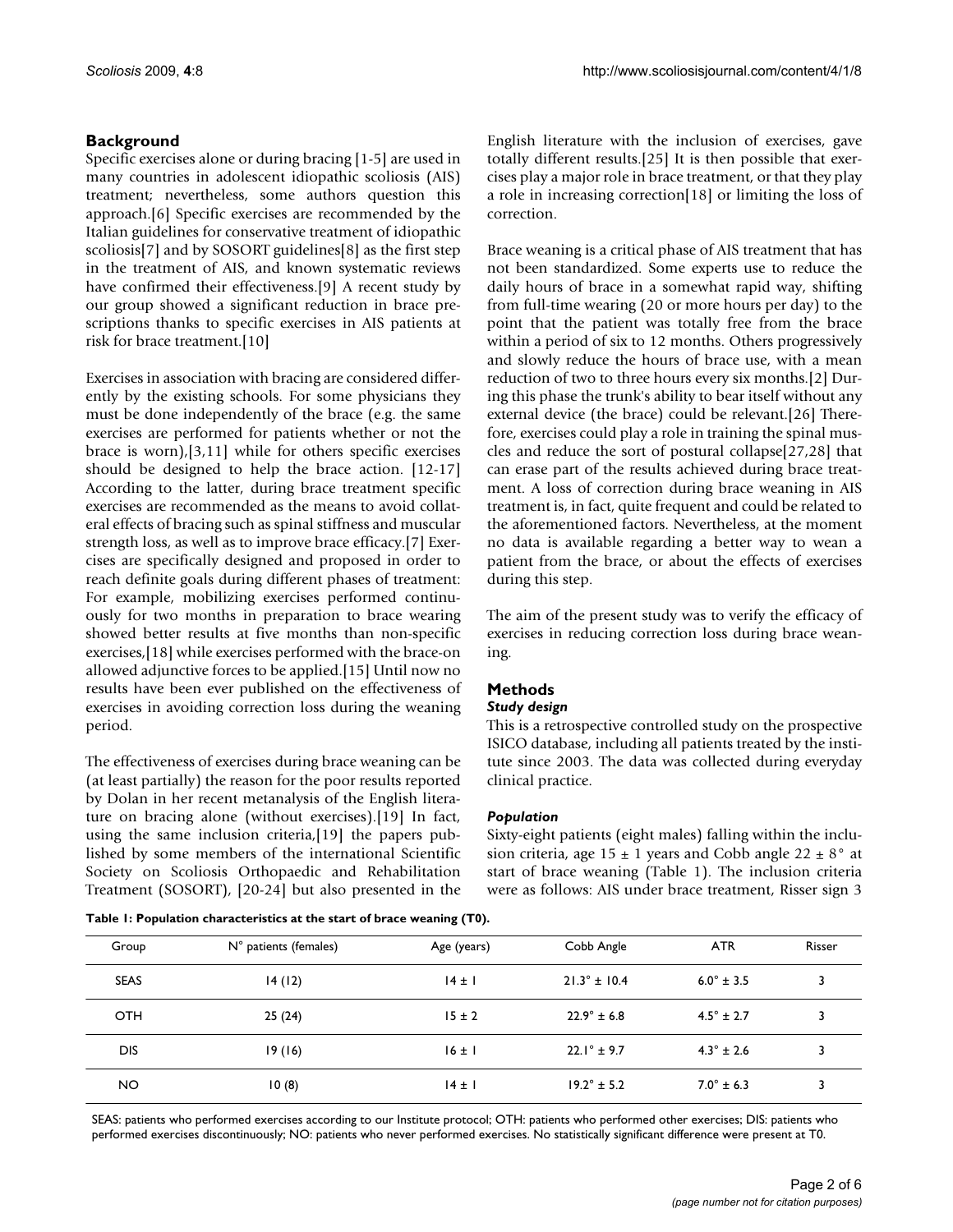or more according to the French version of the sign.[29] Patients were divided into two groups according to whether or not exercises were performed: (1) EX (exercises), included 39 patients and was further divided into two sub-groups: SEAS (who performed exercises according to our institute's protocol, 14 patients) and OTH (other exercises, 25 patients) and (2) CON (controls, 29 patients) that was divided into two other sub-groups: DIS (discontinuous exercises, 19 patients) and NO (no exercises, 10 patients).

# *Exercise Group (EX)*

#### *SEAS sub-group*

Patients performing exercises according to our institute protocol.[30] SEAS is the acronym for "Scientific Exercise Approach to Scoliosis." It was coined about 30 years ago, but it was continuously updated due to scientific advancements that were achieved over the years. Individually adapted exercises are taught to the patients in our institute during a single session of 1.5 hours every two to three months: An expert physiotherapic evaluation is performed in order to develop a customized exercise protocol, a TV record with physiotherapist's suggestions is given to the patient together with the exercise protocol, and family counselling is given in regard to scoliosis treatment and management. The patient continue treatment by himself or herself at home or at a rehabilitation facility near home twice a week (40 minutes) plus one daily exercise (five minutes). The SEAS exercises during brace weaning are progressively similar to those performed in order to avoid the brace according to the hours per day allowed without the brace.[2] At 18 hours of brace wearing, half the exercises are still performed with the brace on, while at 12 hours of bracing nearly all of them are performed without the brace. With the brace on, exercises are done in order to increase the pushing of the brace and recreate the physiological kyphosis.[15] Contrastingly, those without the brace are based on Active Self-Correction (ASC), which is an active movement performed to achieve the maximum possible correction and thereby activate neuron-motor reflex corrective answers.[10,31] In all phases, therapists avoid increasing the spine's range of motion (while in any case maintaining it), as instead they focus mainly on spinal stabilization.[31]

#### *OTH sub-group*

The participants performed many different exercise protocols at a local facility according to what was preferred by their particular therapist.[10] In most cases these were in a group context, while in all cases the exercises lasted 45 to 90 minutes and were performed two or three times per week. Some of the patients were required to repeat the exercises daily at home.

#### *Control Group (CON)*

#### *DIS sub-group*

It was made up of patients who did not perform exercises regularly (less than 45 minutes per week, or more than six months without exercising).

#### *NO sub-group*

It was made up of patients who did not perform exercises.

The exercise time was calculated on the basis of what was declared at each particular visit by the patients and family.

#### *Protocol*

Start of brace weaning was defined as the first visit during which it was prescribed that a brace be worn for less than 18/24 hours. At this stage an initial x-ray without the brace within six hours was made and, according to our bracing protocol, weaning started if Risser 3 stage was reached despite the patient's age. All the patients gradually reduced the daily hours of brace usage by two to three hours (according to clinical and/or radiographic evaluations) over six-month intervals until the prescription reached eight hours nightly, and then stopped after six months. An x-ray evaluation without the brace after 48 hours (final x-ray) was made. The mean duration of the brace-weaning phase was two years and seven months, with no differences evident among the groups and subgroups. Complete brace weaning was defined as the first visit in which the brace was no longer prescribed.

#### *Data analysis*

Cobb angles and ATR (angle of trunk rotation, Bunnell degrees) of the major curvature were evaluated at the start and after complete brace weaning, and we considered the mean values of these parameters. We also analysed the number of patients clinically changed at a significant level, setting the cut off at 5° for Cobb angles and 3° Bunnell for ATR (minimum significant change for each measurement and according to SRS criteria)[32,33] The paired ANOVA (with post-hoc analysis) was made to compare Cobb degrees and ATR, while Chi Square testing was performed in order to compare the results among the groups.

This study was conducted in compliance with the SOSORT criteria.[25]

#### **Results**

There were no differences between groups at baseline (T-1) nor at the first brace prescription (T0; Table 2). At the end of treatment, CON worsened by 3.25° Cobb with respect to EX (0.20°). This differential was statistically significant, but we found no difference for ATR. the DIS and NO sub-groups worsened significantly (3.9° and 3.1° Cobb;  $p < 0.05$ ), while SEAS and OTH did not change (Fig. 1). Comparing individual sub-groups, only OTH was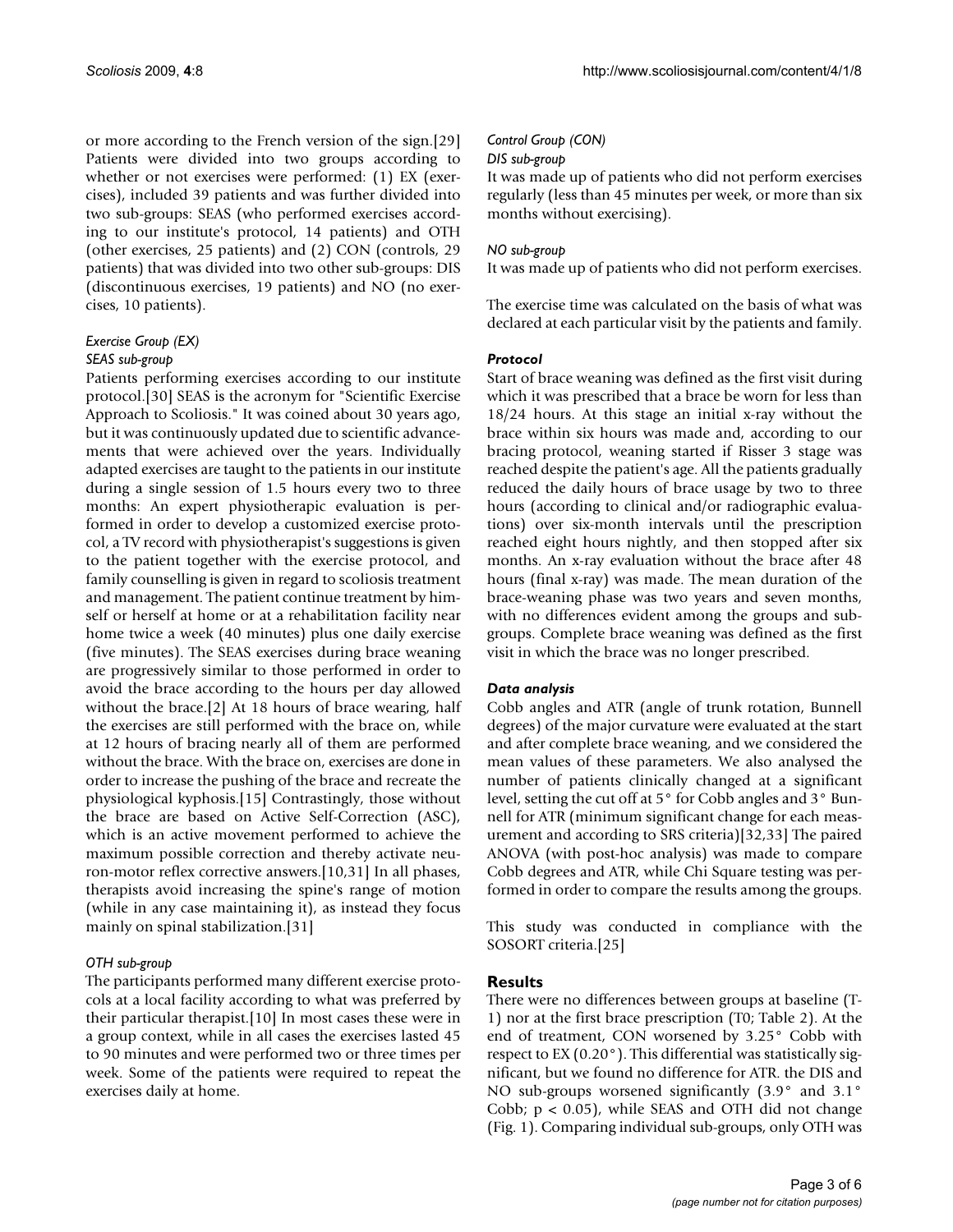

Figure 1 **Group comparison after brace weaning**. The figure shows the changes in Cobb angle at the end of treatment.

significantly different from DIS (P < 0.05). Again, changes of ATR were not significant among or within the subgroups.

In terms of Cobb angles, 14.3% of the patients in the SEAS group worsened (percentage of patients who had an increase of more than 5° Cobb, according to SRS criteria[33]) with respect to 20% of OTH, 28% of DIS and 40% of NO (Fig. 2). However, the Chi-square test failed because some groups were too small. In terms of ATR there was no difference among the EX groups, while the CON groups had a more relevant worsening (SEAS 21%, OTH 20%, DIS 32%, NO 40%. We considered a change of more than 3° Bunnell (Fig. 3) to be significant. The latter two parameters did not reach a significant level in Chisquare testing because some groups were too small.

# **Discussion**

Specific exercises are effective in reducing the loss of correction during brace weaning. Patients performing exercises according to the SEAS protocol were able to achieve the best results in clinical terms, with the lowest percentage of patients worsening (only one patient exceeded 5° Cobb). Those patients who never performed exercises (NO sub-group) had the worst results, but continuity also proved to be important (DIS sub-group). In five cases, (all in the NO and DIS sub-groups) an impressive loss of correction was seen, over 10° Cobb, and in one case even of 18° Cobb was achieved. The effect on the prominence (ATR) was less evident, and it appears this is driven more by the brace than whether exercises were performed or not.

According to these results, we can assume that exercises can prevent a sort of postural collapse[27,28] becoming evident when the spine is progressively released from the passive support of the brace. Wearing a brace for many years can cause progressive muscular atrophy and loss of strength.[12,26] If the spinal muscles are not constantly and specifically trained throughout the treatment and particularly during brace weaning, this postural collapse could be more dramatic. Our results support this hypothesis, even if more studies are needed to understand whether an increase of compliance (that was not possible to test accurately in this study) can be implied[25]

The benefit of exercises on ATR stabilization is less evident. ATR is a measure of the deformity. We can aesthetically model the trunk in general and the prominence with braces by pushing on prominences, and the results on aes-

|             | Cobb Angle             |                         |                        | ATR (Bunnell degrees) |                       |                       |
|-------------|------------------------|-------------------------|------------------------|-----------------------|-----------------------|-----------------------|
| Group       | $T-1$                  | T0                      | ΤI                     | T-I                   | T <sub>0</sub>        | ΤI                    |
| <b>SEAS</b> | $25.4^{\circ} \pm 8.9$ | $21.3^{\circ} \pm 10.4$ | $21.6^{\circ} \pm 9.4$ | $9.2^{\circ}$ ± 10.6  | $6.0^{\circ}$ ± 3.5   | $6.9^{\circ} \pm 4.3$ |
| <b>OTH</b>  | $26.8^{\circ} \pm 6.5$ | $22.9^{\circ} \pm 6.8$  | $22.0^{\circ}$ ± b6.9  | $7.8^{\circ} \pm 3.7$ | $4.5^{\circ} \pm 2.7$ | $4.6^{\circ} \pm 3.9$ |
| <b>DIS</b>  | $29.4^{\circ} \pm 8.9$ | $22.1^{\circ}$ ± 9.7    | $26.1^{\circ} \pm 9.7$ | $9.9^{\circ} \pm 5.1$ | $4.3^{\circ} \pm 2.6$ | $5.4^{\circ}$ ± 4.3   |
| <b>NO</b>   | $23.6^{\circ} \pm 8.9$ | $19.2^{\circ}$ ± 5.2    | $22.3^{\circ} \pm 7.3$ | $9.6^{\circ} \pm 4.6$ | $7.0^{\circ}$ ± 6.3   | $7.4^{\circ}$ ± 7.1   |

**Table 2: Population characteristics at first brace prescription (T-1), at the start of brace weaning (T0) and at the end of treatment (T1).** 

SEAS: patients who performed exercises according to our institute's protocol; OTH: patients who performed other exercises; DIS: patients who performed exercises discontinuously; NO: patients who never performed exercises. There were no statistically significant differences among groups at T-1, T0, T1. For Cobb angles and ATR there were statistically significant differences from T-1 to T0, from T0 to T1 and from T-1 to T1 except from T1 to T0 for ATR.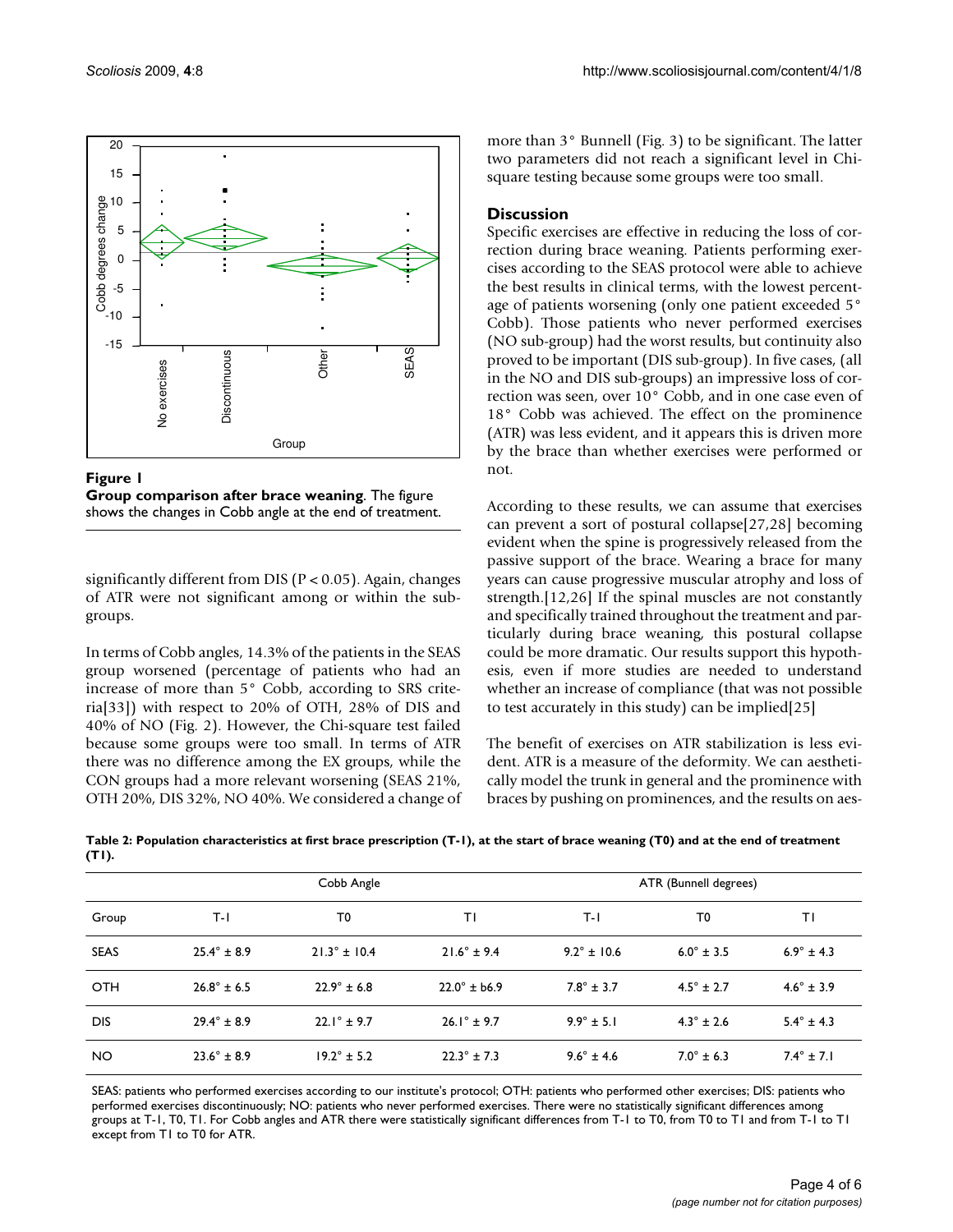



thetics at the end of brace treatment are significant and persistent[34,35] Apparently, exercises are not able to influence the possible (in any case reduced – on average 0.5° ATR) loss of correction of ATR. It seems that exercises are not as effective on this bone remodelling as they are on other parameters that could be more related to posture (i.e. loss of correction).

Exercises have already been shown to be effective in the preparation for bracing, during the correction phase and



# **Figure 3**

**Patients with clinically significant ATR change**. Patient change: percentage of patients with more than 3° Bunnell change.

while the brace is worn[15,18,36] All the exercises studied in association with bracing in our previous papers have been developed to help the brace action function properly (in a way confirming the importance of specific developed exercises, as proposed by our and other schools,[2,12] while in this case exercises during the brace-weaning phase are similar to those performed without the brace, in order to avoid postural collapse.[10]

This is the first study that has documented the efficacy of exercises in reducing loss of correction during a truly relevant phase of treatment, namely brace weaning. We are not aware of any previous study on this topic, so we do not have other data against which our results could be compared.

# **Competing interests**

The authors declare that they have no competing interests.

# **Authors' contributions**

All authors made substantial contributions to conception, design and acquisition of data; they have been involved in drafting and revising the manuscript; they have given final approval of the version to be published.

### **References**

- 1. Negrini A, Verzini N, Parzini S, Negrini A, Negrini S: **Role of physical exercise in the treatment of mild idiopathic adolescent scoliosis.** *Eur Med Phys* 2001:181-190.
- 2. Negrini S: **The Evidence-Based ISICO Approach to Spinal Deformities.** 1st edition. Milan, Boston: ISICO; 2007.
- 3. Rigo M, Quera-Salva G, Villagrasa M, Ferrer M, Casas A, Corbella C, Urrutia A, Martinez S, Puigdevall N: **[Scoliosis intensive out](http://www.ncbi.nlm.nih.gov/entrez/query.fcgi?cmd=Retrieve&db=PubMed&dopt=Abstract&list_uids=18401092)[patient rehabilitation based on Schroth method.](http://www.ncbi.nlm.nih.gov/entrez/query.fcgi?cmd=Retrieve&db=PubMed&dopt=Abstract&list_uids=18401092)** *Stud Health Technol Inform* 2008, **135:**208-227.
- 4. Dobosiewicz K, Durmala J, Kotwicki T: **[Dobosiewicz method](http://www.ncbi.nlm.nih.gov/entrez/query.fcgi?cmd=Retrieve&db=PubMed&dopt=Abstract&list_uids=18401093) [physiotherapy for idiopathic scoliosis.](http://www.ncbi.nlm.nih.gov/entrez/query.fcgi?cmd=Retrieve&db=PubMed&dopt=Abstract&list_uids=18401093)** *Stud Health Technol Inform* 2008, **135:**228-236.
- 5. Bialek M, M'Hango A: **["FITS" concept Functional Individual](http://www.ncbi.nlm.nih.gov/entrez/query.fcgi?cmd=Retrieve&db=PubMed&dopt=Abstract&list_uids=18401096)** Stud Health Technol Inform 2008, **135:**250-261.
- 6. Weinstein SL, Dolan LA, Cheng JC, Danielsson A, Morcuende JA: **[Adolescent idiopathic scoliosis.](http://www.ncbi.nlm.nih.gov/entrez/query.fcgi?cmd=Retrieve&db=PubMed&dopt=Abstract&list_uids=18456103)** *Lancet* 2008, **371(9623):**1527-1537.
- 7. Negrini S, Aulisa L, Ferraro C, Fraschini P, Masiero S, Simonazzi P, Tedeschi C, Venturin A: **[Italian guidelines on rehabilitation](http://www.ncbi.nlm.nih.gov/entrez/query.fcgi?cmd=Retrieve&db=PubMed&dopt=Abstract&list_uids=16200035) [treatment of adolescents with scoliosis or other spinal](http://www.ncbi.nlm.nih.gov/entrez/query.fcgi?cmd=Retrieve&db=PubMed&dopt=Abstract&list_uids=16200035) [deformities.](http://www.ncbi.nlm.nih.gov/entrez/query.fcgi?cmd=Retrieve&db=PubMed&dopt=Abstract&list_uids=16200035)** *Eura Medicophys* 2005, **41(2):**183-201.
- 8. Weiss HR, Negrini S, Rigo M, Kotwicki T, Hawes MC, Grivas TB, Maruyama T, Landauer F: **[Indications for conservative manage](http://www.ncbi.nlm.nih.gov/entrez/query.fcgi?cmd=Retrieve&db=PubMed&dopt=Abstract&list_uids=16759357)[ment of scoliosis \(guidelines\).](http://www.ncbi.nlm.nih.gov/entrez/query.fcgi?cmd=Retrieve&db=PubMed&dopt=Abstract&list_uids=16759357)** *Scoliosis* 2006, **1(1):**5.
- 9. Negrini S, Fusco C, Minozzi S, Atanasio S, Zaina F, Romano M: **Exercises reduce the progression rate of adolescent idiopathic scoliosis: Results of a comprehensive systematic review of the literature.** *Disability & Rehabilitation* 2008, **30(10):**772-785.
- 10. Negrini S, Zaina F, Romano M, Negrini A, Parzini S: **[Specific exer](http://www.ncbi.nlm.nih.gov/entrez/query.fcgi?cmd=Retrieve&db=PubMed&dopt=Abstract&list_uids=18509560)[cises reduce brace prescription in adolescent idiopathic sco](http://www.ncbi.nlm.nih.gov/entrez/query.fcgi?cmd=Retrieve&db=PubMed&dopt=Abstract&list_uids=18509560)liosis: A prospective controlled cohort study with worst-case [analysis.](http://www.ncbi.nlm.nih.gov/entrez/query.fcgi?cmd=Retrieve&db=PubMed&dopt=Abstract&list_uids=18509560)** *J Rehabil Med* 2008, **40(6):**451-455.
- 11. Weiss HR, Maier-Hennes A: **[Specific exercises in the treatment](http://www.ncbi.nlm.nih.gov/entrez/query.fcgi?cmd=Retrieve&db=PubMed&dopt=Abstract&list_uids=18401090) [of scoliosis – differential indication.](http://www.ncbi.nlm.nih.gov/entrez/query.fcgi?cmd=Retrieve&db=PubMed&dopt=Abstract&list_uids=18401090)** *Stud Health Technol Inform* 2008, **135:**173-190.
- 12. Stagnara P, Mollon G, De Mauroy J: Reeducation des scolioses. Paris: Expansion Scientifique Francaise; 1990.
- 13. De Mauroy J: **La scoliose. Traitement orthopediques conservateur.** Sauramps Médical edn. Monpellier; 1996.